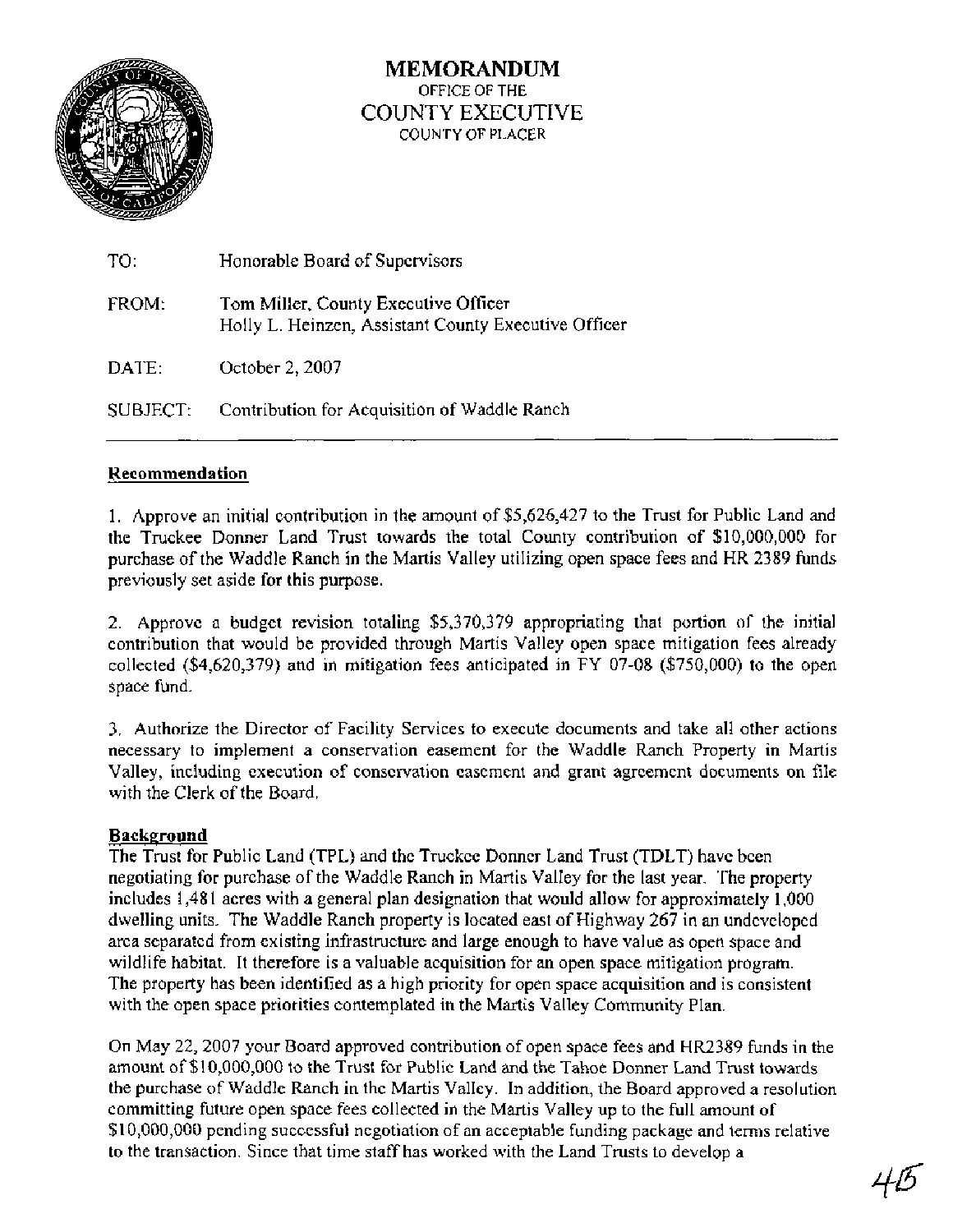to the transaction. Since that time **staff** has worked with the Land Trusts to develop a conservation easement and associated documents. The Truckee Tahoe Airport District **(TTAD)**  will ultimately hold fee title to the property, with a conservation easement held by TDLT. **The**  conservation easement provides for public access to the property. Public access includes a range of passive recreational activities including, but not limited to hiking, mountain biking, fishing, cross country skiing, snowshoeing, wildlife viewing, and picnicking. The protection of Waddle Ranch **as** permanent open space would link Martis Creek Lake National Recreation Area with the Tahoe National Forest **and,** potentially, other open space properties that may be acquired in the future.

Allowable activities would also include limited camping on a reservation based system, dogs restricted by a leash and potentially horseback riding under specific future conditions. Access to the property will initially be **through** the Army Corps of Engineers property adjacent to Waddle Ranch. TDLT and County **staff are** reviewing other long term access options.

**TPL** has developed a funding package for **the** purchase. Cost of the property is \$23,500,000. **Other** partners include:

| • California Wildlife Conservation Board | \$6,500,000 |
|------------------------------------------|-------------|
| • Truckee Donner Land Trust              | \$1,150,000 |
| • The California Resources Agency        | \$2,025,000 |
| • Truckee Tahoe Airport District.        | \$3,000,000 |
| • Capital Campaign/Fund Raising          | \$2,000,000 |

In addition, the Lucile Packard Foundation will provide a low interest loan to TPL for approximately \$3,200,000 to cover **the** balance due and related closing **costs.** 

# **Open Space Fee Contribution** - **Placer County**

Conditions of approval for various development projects in the Martis Valley require that the project developers financially participate in **an** Open Space Preservation Program for the purpose of acquiring and managing properties within the Martis Valley. The obligation for participation is capped in the Conditions of Approval for **these** projects at \$5,000 per residential unit. The Open space fees were established with preservation of properties such **as** Waddle Ranch in **mind.** Any fees collected must be used to preserve open space. At the discretion of the County, and **as** an alternative to participating in the open space acquisition and management program, the developers may also propose land dedication and/or funding of open space preservation activities, acceptable to the County.

The Board of Supervisors approved such as alternative program on May 8, 2007 identifying Waddle Ranch **as** the priority property for open space mitigation. The Martis Camp development **satisfied** their conditions of approval with respect to open space and has advanced **funding** that is **included** in the County's initial contribution to the Land Trusts for this purchase. With build-out of other approved projects in the Valley over the next 20-25 **years,** anticipated fee revenues are estimated at approximately **\$9,000,000. Fees** would be paid with submittal of improvement plans.

By resolution, the County has **agreed** to dedicate fees collected in the Martis Valley to this project and will transfer fee revenue as it is collected. Also recognized is that the obligation of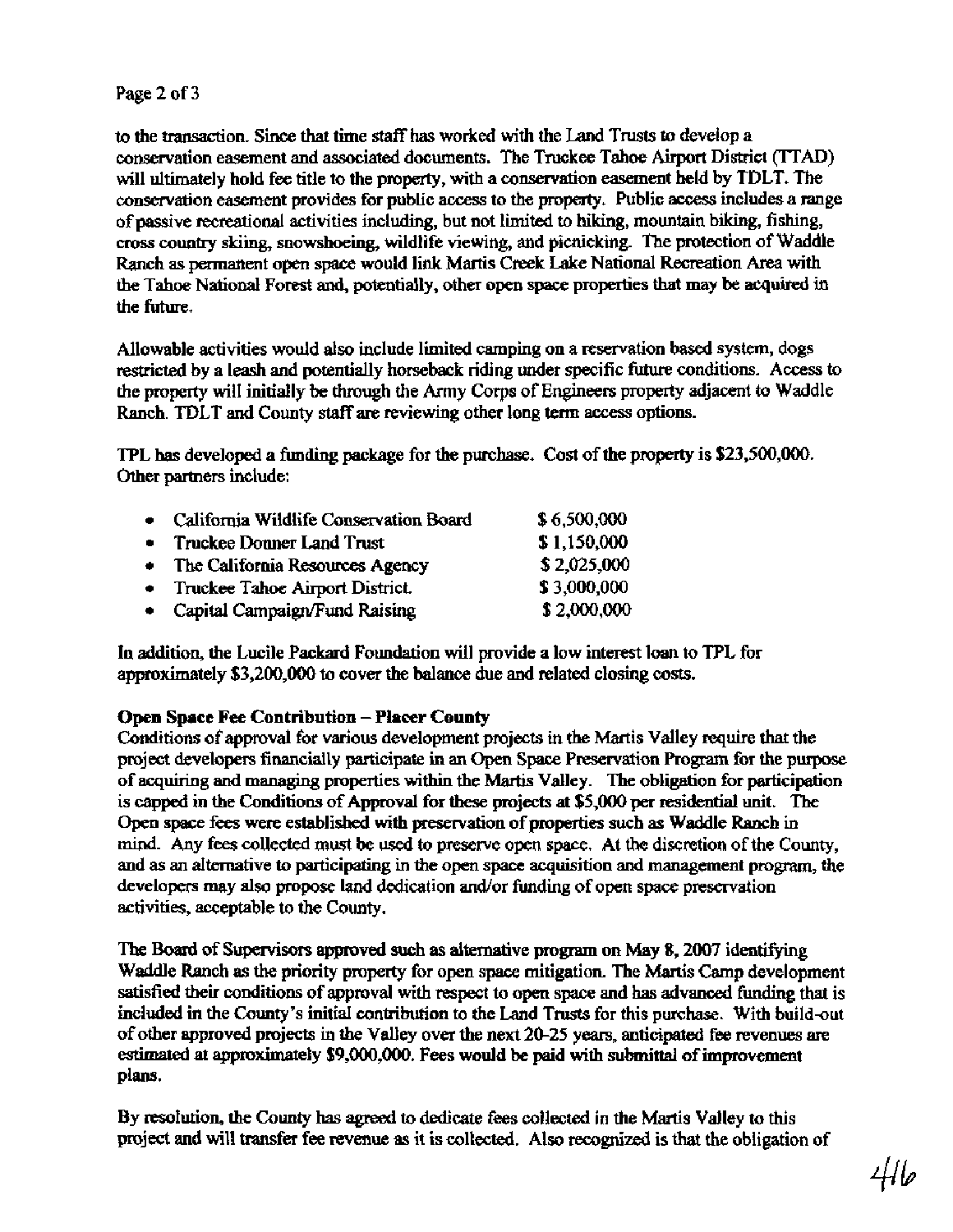## Page 3 of 3

understanding will be finalized prior to closing of the sale. Finally, it should be noted that of the total fees collected, \$450,000 have been paid under protest with developers indicating that they intend to propose another programmatic alternative to the fees collected either by providing a lesser amount based on the types of units to be constructed or that they would propose to dedicate land rather than pay a fee. Upon resolving these issues, collections from new fees would first be used to reimburse any refunded fees before transferring additional funds to the Land Trust.

## **Overview of Transaction**

The Waddle Ranch purchase involves a series of related real estate transactions. The Truckee Donner Land Trust will obtain fee title with a conservation easement to be held by the County for approximately two years. Truckee Donner Land Trust will then transfer fee title to TTAD, with the County transferring its conservation easement interest to TDLT. The County will retain certain third party enforcement rights, though will not hold or manage the conservation easement over the long term. TDLT will be responsible for maintaining elements of the property that are relative to public access. TTAD will be responsible for managing larger open space aspects and providing for Forest Management Plan implementation and maintenance.

### **Environmental Clearance**

This action is exempt from CEQA under CEQA Guidelines Section1 5061 (b)(3) [no potential for significant environmental effect] and, on a separate an independent basis, Section15317 [open space easements].

### **Fiscal Impact**

The County has collected \$4,620,379 for contribution to the Waddle Ranch purchase including open space fees paid and funding advanced under the alternative program by Martis Camp. In addition, staff is recommending that \$1,006,048 in funds previously set aside by your Board for open space (HR 2389), be used for the initial contribution for a total of \$5,626,427. The remaining amount, currently estimated to be \$4,373,573 would be provided through open space fees as they are collected in the Martis Valley.

In addition, your action today would appropriate anticipated fee revenue fiom the Martis Valley for the remainder FY 2007-08 which would allow transfer of funds to the Trust for Public Lands as fee revenue is realized.

### **Summary Action**

It is recommended the Board of Supervisors approve a contribution of \$10,000,000 for purchase of the Waddle Ranch in the Martis Valley utilizing open space mitigation fees and HR 2389 funds previously set aside for this purpose; a budget revision totaling \$5,370,379 appropriating necessary funding to the Open Space fund and authorize the Director of Facility Services to execute documents and take all other actions necessary to implement a conservation easement for the Waddle Ranch Property in Martis Valley.

#### TM:HH

T:\l\rnartis valley\09 1807.waddle ranch finance.hh2.fnlbos.doc